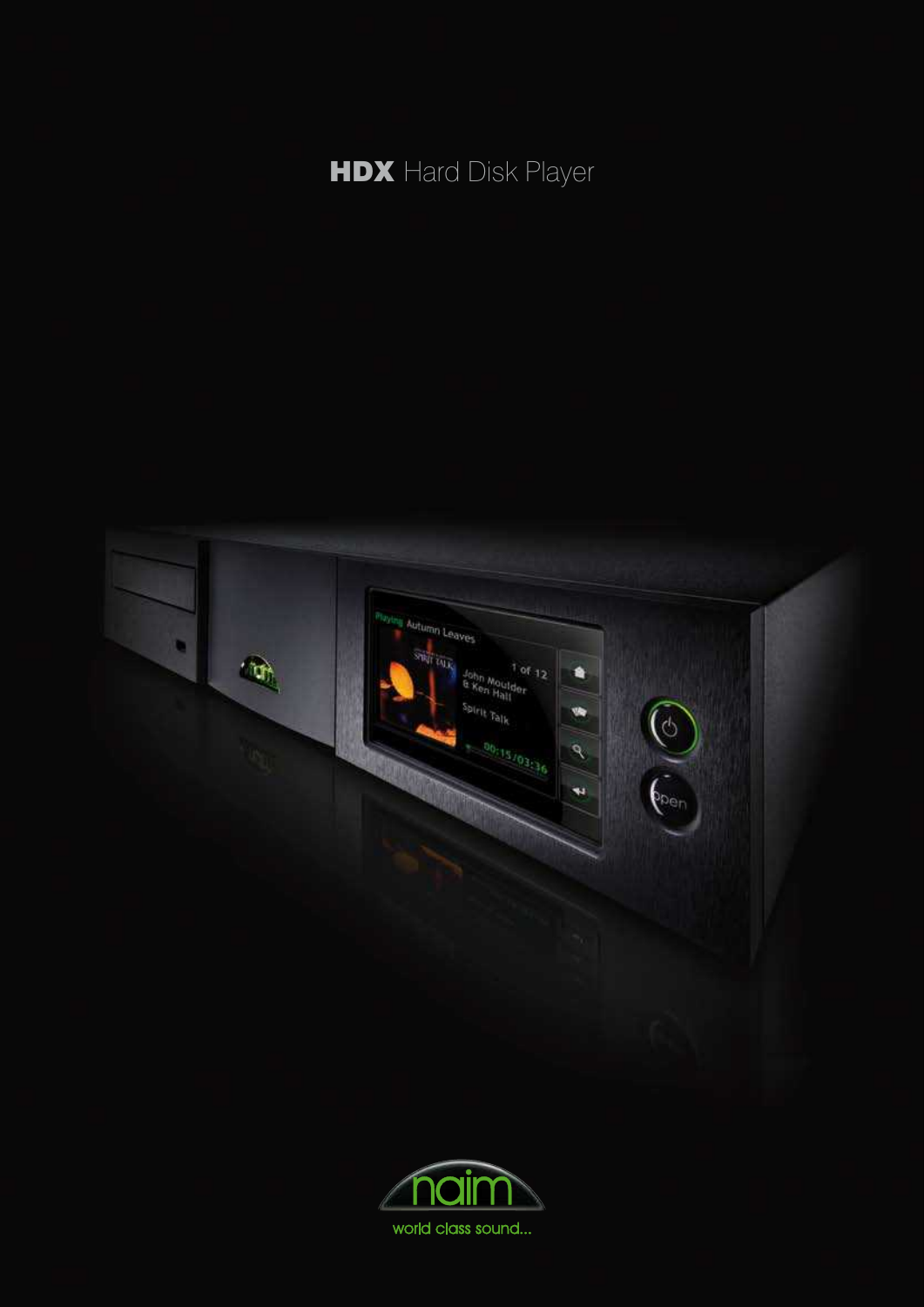# HDX Hard Disk Player The world's first performance upgradeable, audiophile hard disk player

#### Introducing the hard disk player that puts music first

Computers and music have drawn ever closer since a hard disk recorder was first used in a music studio. Now, with downloads being part of the everyday audiophile experience, computer technology has become an inherent element of music in the home. However it takes immense knowledge and skill to design electronic products that can take the raw bits of digital audio and re-assemble them into a genuine musical experience. Naim CD players have long been a testament to that fact, and now the HDX hard disk music player has joined them.

At the heart of the HDX is a CD ripping and data storage system employing some of the most advanced data acquisition and error analysis algorithms ever deployed in the pursuit of sound quality. It rips CD audio data, stores it on a hard disk, catalogues the artist, album and track titles and, at the touch of a screen, replays it with utterly uncompromised sound quality.

The HDX is of course not the first CD ripping hard disk music player, but it is the first to carry a Naim logo, with all the principles of musical audio quality that the logo demands. It is also the first to reach the heady performance levels of the world's best CD players – our own. So imagine your entire CD collection available for immediate replay with Naim CD player sound quality at the touch. You don't have to imagine; the HDX has arrived.

### Audiophile hard disk playback has arrived

HDX playback begins with a Naim engineered, multiple power supply PCI interface that feeds audio data to the digital-to-analogue conversion stage. The HDX borrows heavily from the established Naim practices that produce the world's finest sounding CD players. It incorporates multi-regulated power supplies, a Burr-Brown digital-to-analogue converter, ultra-low jitter re-clocking, seven pole analogue output filtering, and every last thing we know about maximising musical sound quality. An XPS or 555 PS external power supply can be connected for even greater musical performance.

### Ripping simple

Ripping CDs with an HDX is simple. Open the CD drawer, insert the CD and in a few minutes the HDX rips and stores a bit-perfect copy. An HDX can store around 750 CDs internally on its 500GB drive, while network hard disk storage for around 20,000 CDs is possible with Naim CD player sound quality. A solid-state drive variant, the HDX-SSD, is available for those who wish to opt out of internal storage, preferring to rip to network-attached storage only. Network storage locations and priorities can be changed at will and music can be moved between locations via the HDX's simple and intuitive user interface.

### Browsing is a breeze

Browsing your music collection with HDX is a breeze. No more peering at CDs on shelves and promising that they'll be in alphabetical order one day. Each CD ripped by the HDX is automatically catalogued through enquiry to an online database and its data added to the internal library, regardless of storage location. Genres can be assigned, or new ones invented, and even album or track names can be edited. The HDX makes you head librarian of your own music library.

### Find music with ease

Searching for music is not limited to albums and tracks. Want to search by composer, performer, artist, orchestra? Go ahead.

Can't remember the name of the bass player on Antonio Forcione's Meet Me in London? The Naim Extended Music database, with the power of AMG at its heart, will find it for you. Remember the smallest detail and all your music is there at the touch of a screen. And, in case you were wondering, there were two bass players on Meet Me in London; Malcolm Creese and Davide Mantovani.

### Choose your interface

The HDX incorporates a front panel touch screen that offers all the control you'll need. But perhaps you fancy controlling your HDX from your listening position? Well, connect a small display screen, or even your television, and you can operate the HDX with its remote handset. iPhone and iPod Touch users can even download a HDX control app from the App Store. Or perhaps you want to run the HDX wirelessly from your laptop? Easy; use either the Desktop Client application or a web browser. There's a USB touch screen option too.

### Access your HDX from your PC with Naim's Desktop Client Application

With an HDX connected to a home network you don't have to be in the same room to browse your music library. The Naim Desktop Client is a Windows PC application that can control your HDX, browse its music files and handle player setup and maintenance easily and intuitively.

### Connected HiFi at your fingertips with high resolution audio and network streaming

As well as being a stand-alone hard disk music player, the HDX can be used as a music server to provide up to six different streams of music simultaneously over a home network. It also operates as a UPnP™ server to stream audio to any UPnP™ playback device, such as the NaimUniti or UnitiQute, and can play high resolution audio files at up to 24bit/192kHz from its USB interface or from network storage. And for those wanting custom-installed multi-room audio, HDX also works with Naim's IPbased multi-room system NaimNet\*. Install an HDX and you've installed both a high-performance source component and the heart of a multi-room audio system.

\*To find out more about NaimNet visit www.naimnet.com



Upgrades are a fundamental element of the Naim philosophy. There are two upgrade paths for the HDX: the first, the addition of an external power supply (either an XPS or 555 PS) and the second, adding the DAC, Naim's stand-alone digital to analogue converter. Each of these upgrades will bring about a significant increase in performance. However when used in combination, with the power supply instead connected to the DAC, they deliver an outstanding step-change in performance.